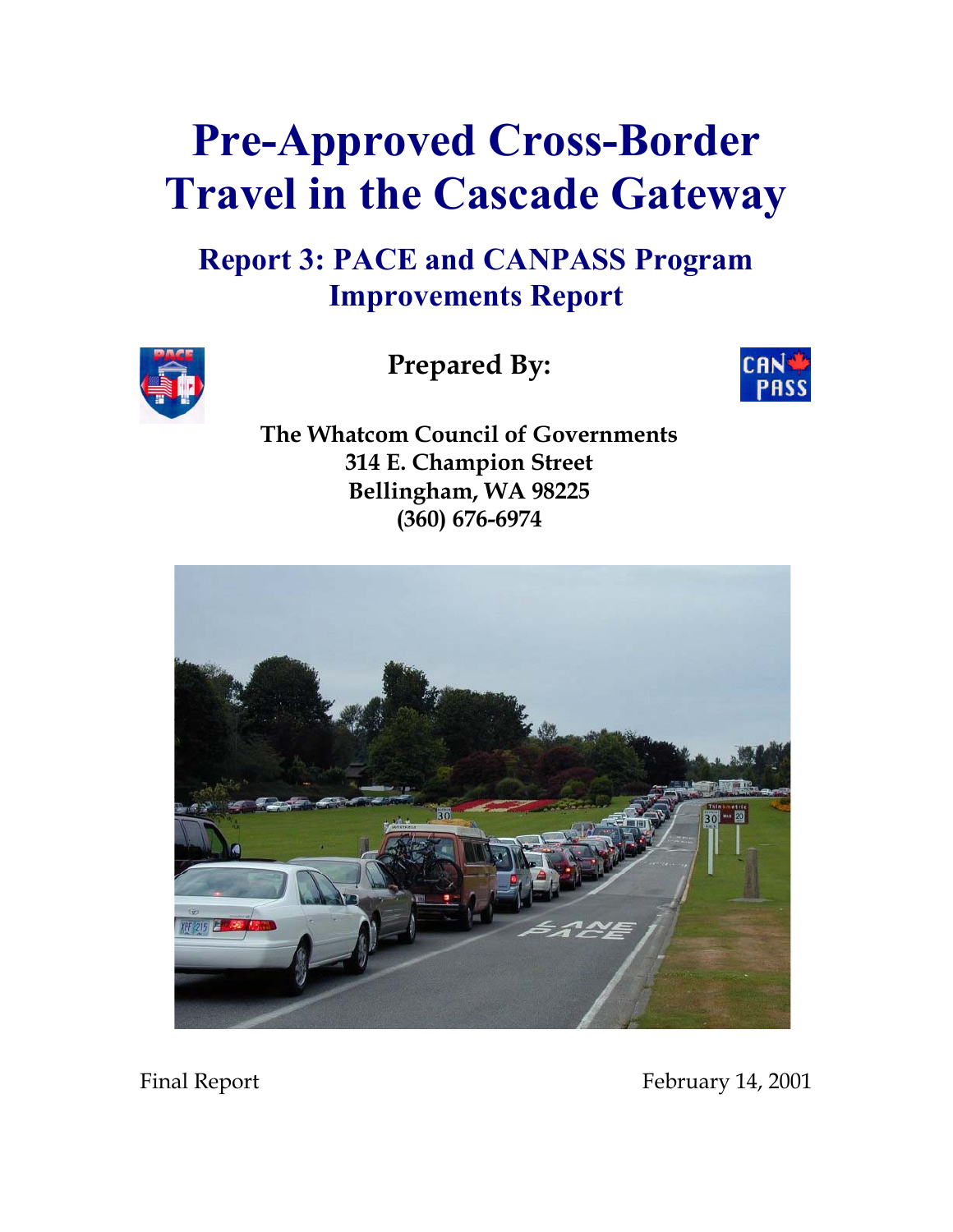# **Table of Contents**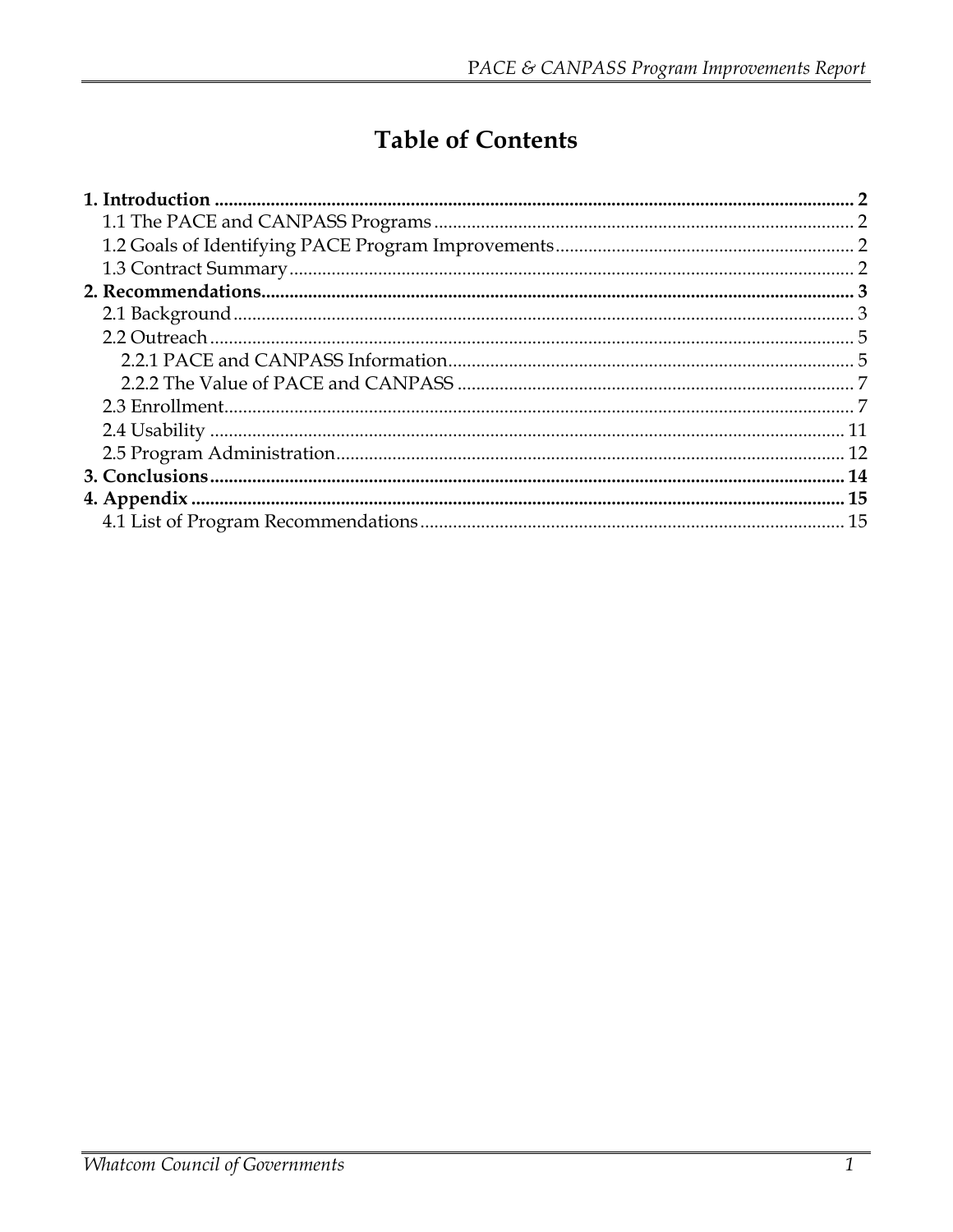# <span id="page-2-0"></span>**1. Introduction**

# 1.1 The PACE and CANPASS Programs

The PACE (Peace Arch Crossing Entry) program for expedited border clearance of frequent cross-border travelers was started by the U.S. Immigration and Naturalization Service (INS) in 1993, along with Canada Customs & Revenue Agency's (CCRA) CANPASS program. These programs provide a dedicated commuter lane (DCL) for regular cross-border travelers to use, provided that they pass a pre-approval background check, carry their approval letters with them, and display decals on their vehicle.

These two DCL programs have proven highly successful in both providing faster service to regular border commuters, as well as providing inspection agencies an effective mechanism for focusing efforts away from low-risk traffic. CANPASS is now a national program, spanning across Canada at many land ports of entry. PACE was originally developed as a regional pilot project and is one of several DCL programs administered by the U.S. INS. The Land Border Inspection Fee Account program (8 U.S.C. Sec. 1356(q)) which enables INS to charge and collect fees for a program like PACE, was established by Congress in 1992 as a temporary program. In 1999, Congress removed the sunset clause, thus further endorsing the continued operation of PACE.

This report is a follow-on to the Whatcom Council of Governments' (WCOG) *PACE and CANPASS Market Research Report* finalized in June 2000, and presents recommendations to improve administration and operations of PACE and CANPASS with the goal of increasing program participation.

# 1.2 Goals of Identifying PACE Program Improvements

In a region where cross-border traffic congestion is chronic a high level of mobility and binational regulatory harmony is crucial. Both PACE and CANPASS provide assistance in alleviating at-border congestion as well as allowing federal inspection agencies to focus more on higher-risk travelers and vehicles and less on drivers with low-risk profiles. PACE and CANPASS are an important part of a comprehensive set of border-mobility improvements in this region. PACE is also an integral part of the INS' Border Vision strategy which aims to vastly increase the percentage of travelers who are pre-approved to cross the border.

By identifying obstacles which may discourage potential users from participating in PACE and CANPASS, these obstacles can be reduced and thus increase use of dedicated commuter lanes. Several obstacles were identified through interviews with potential PACE and CANPASS users and through WCOG's analysis of the program's design and functionality.

# 1.3 Contract Summary

This work is being performed by WCOG under a contract with the U.S. Department of Transportation Coordinated Border Infrastructure Program. This report concludes the third in a series of tasks that includes: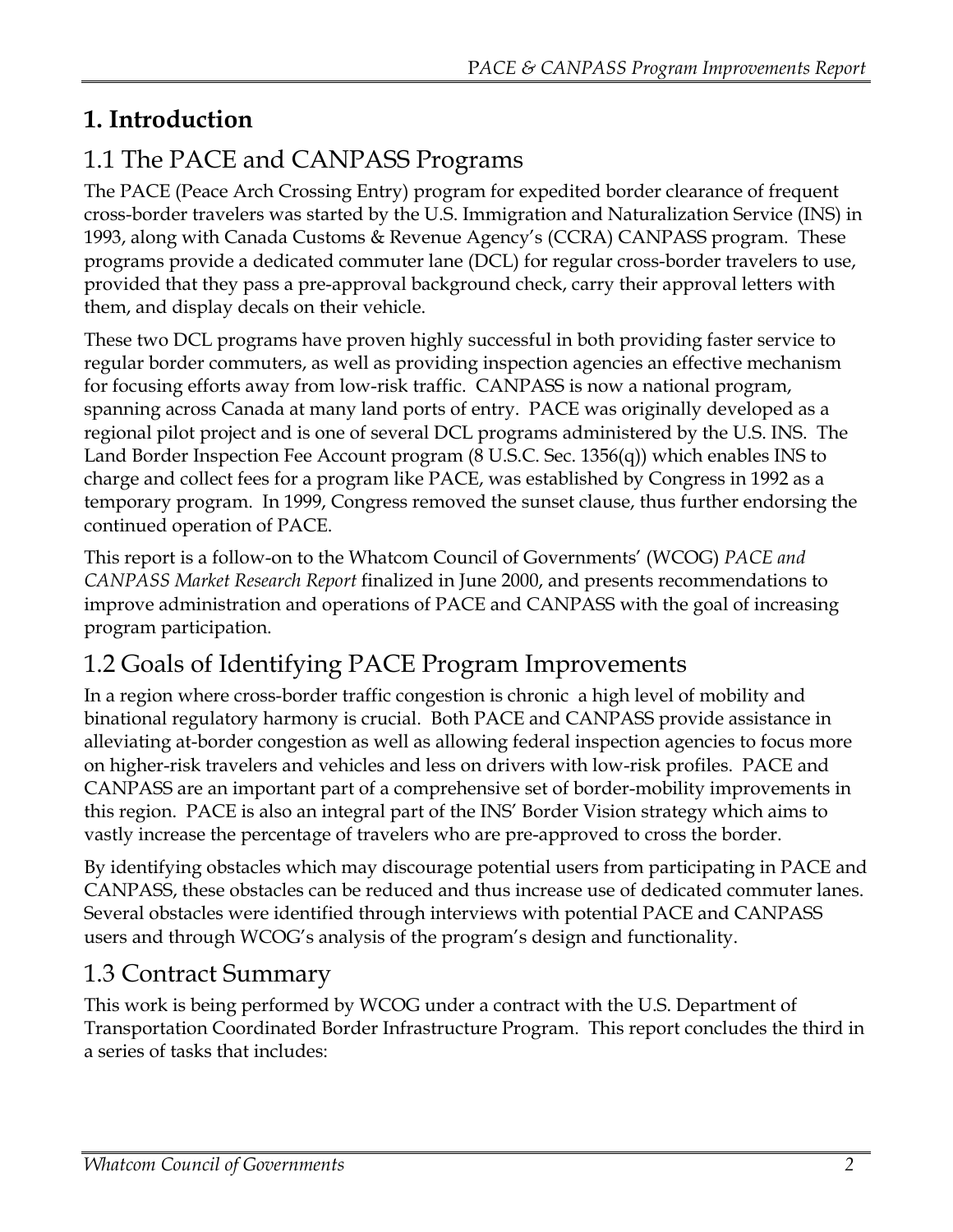<span id="page-3-0"></span>Pre-Approved Cross-Border Travel in the Cascade Gateway

- Report 1: Market Research
- Report 2: Marketing Plan
- **Report 3: Program Improvements Report**
- Report 4: Barriers to Joint Administration
- Report 5: Recommendations for a Jointly Administered Program

This report addresses the following project criterion: "Identify other improvements to PACE and CANPASS capable of shortening at-border processing time and freeing up resources for non-PACE and non-CANPASS processing and other functions."

# **2. Recommendations**

# 2.1 Background

Conclusions in this report are based on direct interviews and observations of PACE and CANPASS program administration and operations and comparison with other DCL programs along the U.S. – Canada border.

WCOG interviewed 334 drivers crossing southbound through the Peace Arch Border Crossing on Friday, March 10, Friday, March 24, and Saturday, March 25, 2000. Of these 334 interviews, 107 respondents were determined to be potential PACE or CANPASS users based on the following criteria: they were U.S. or Canadian citizens driving vehicles that they owned or leased (eligibility criteria) and their frequency of travel was six times or more per year. In addition, all travelers in the vehicle had to be members of the same family household as is required by both PACE and CANPASS programs (see Section 5 of WCOG's *PACE and CANPASS Market Research Report*).

All survey participants were asked to give reasons why they had not enrolled in PACE or CANPASS. The summarized responses of the "potential PACE/CANPASS users" only are as follows:

- Unfamiliar with PACE and CANPASS: 21 percent
- Infrequently cross the border: 16 percent
- **Programs are too expensive: 10 percent**
- Programs are too difficult to join: 8 percent
- Intend to apply soon: 8 percent
- Travel with others (non-family members) frequently: 6 percent
- Application is under review: 5 percent
- Other vehicle has PACE/CANPASS decals: 4 percent
- Did not know they could be eligible: 3 percent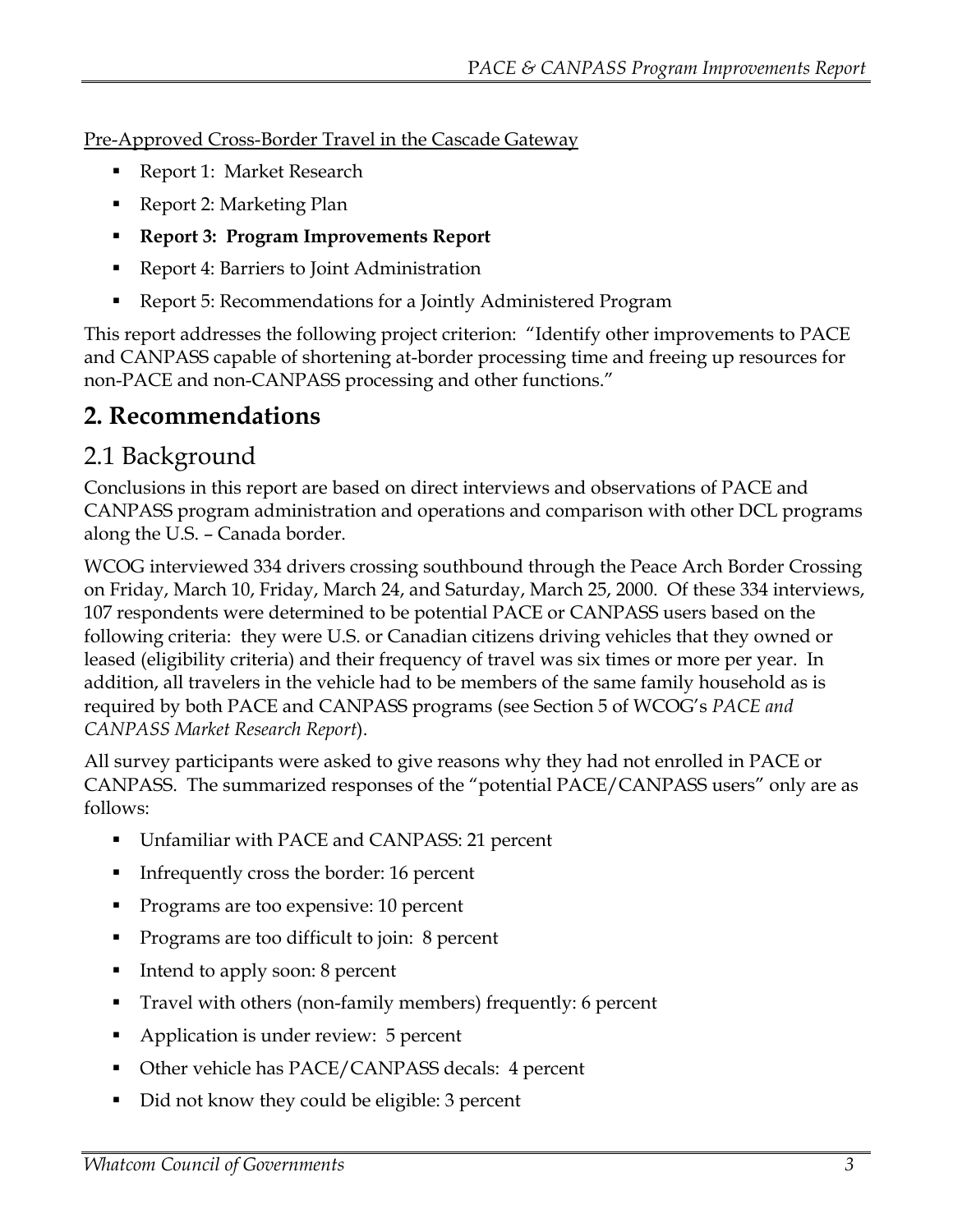- Usually cross the border at another non-PACE/CANPASS station: 3 percent
- Didn't renew membership: 3 percent

The stated reasons for not joining the PACE and CANPASS programs helped to shape WCOG's marketing strategy as well as identify program improvements needed to increase the number of applicants.

To address the survey feedback regarding reasons for not applying, several steps could be taken under the PACE and CANPASS programs to inform the public of the benefits of PACE and CANPASS and inform them of who is eligible.

WCOG has undertaken several marketing strategies to specifically address the reasons stated for not joining the programs. WCOG's efforts include:

- **Applications on-line**: WCOG's interviews revealed that 60 percent of potential PACE and CANPASS users have Internet access and use the World Wide Web on a daily basis. WCOG has secured a domain name (getPACE.com) and set up a web site that provides application forms and basic program information for interested travelers. With the development of getPACE.com, WCOG has provided travelers with an opportunity to receive both PACE and CANPASS applications at one location. In addition, it is hoped that this website will later develop, with the participation of INS and CCRA, into an interactive site which could provide an on-line application process and a resource for program information and regulations.
- **Distribution of program information**: WCOG's marketing efforts include the distribution of PACE and CANPASS applications, rules, and program descriptions to a wider variety of locations throughout lower British Columbia and Whatcom County, Washington, in order to provide more clarification of the project costs and goals. In addition, applications will be available at numerous locations for those who do not have access to the internet.
- **At-border signage**: WCOG, working with the B.C. Ministry of Transportation and Highways, has had PACE signage improved and updated with displays of the new getPACE.com web site. Prior to this, not only was there no displayed information on how to apply, but there was no indication that the programs were for general, public use. Surveys confirmed a widespread sense that PACE and CANPASS were highly restricted programs.
- **Program advertising**: Advertisements encouraging frequent cross-border travelers to apply for PACE and CANPASS will be printed in local newspapers as well as advertised on the radio.

The following recommendations are for inspection agencies responsible for each program in the hopes that these changes will facilitate greater enrollment in each respective program.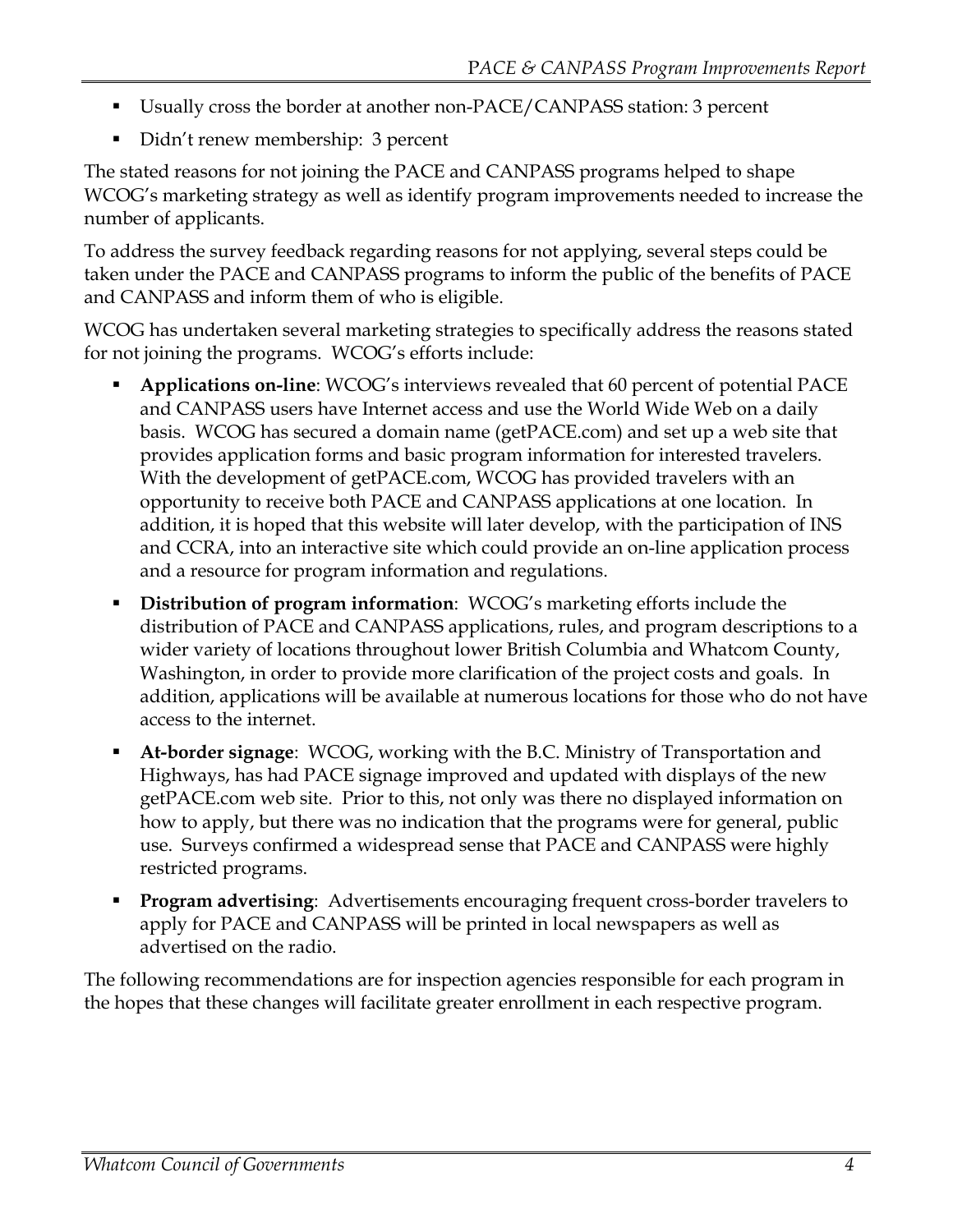# <span id="page-5-0"></span>2.2 Outreach

Of the stated reasons for not enrolling in PACE and CANPASS, four point to a need for more outreach and education regarding DCL programs, their value, and who is eligible. Accessible program information would assist 50 percent of potential users in better evaluating program benefits.

# **2.2.1 PACE and CANPASS Information**

#### **Recommendation 1:**

**Make program information readily available***.* 

#### **Suggestions for implementation:**

- (a) Distribute applications and informative brochures at the inspection booths.
- (b) Erect brochure/application stands outside of the port-of-entry offices for accessibility when program offices are closed.
- (c) Display information regarding program availability on signage at the crossing.
- (d) Continue advertising the program through various, regional media.
- (e) Maintain resources that interested travelers can easily use to complete the application process; i.e. website, phone information, etc.

## **Rationale:**

Unless a person takes the initiative to contact the inspection agencies and inquire as to what the PACE or CANPASS programs are, there is no way for them to find out why a special lane exists at the Peace Arch Border Crossing. Until WCOG established the getPACE.com website, information regarding the PACE program was available only through the PACE office at the Peace Arch facility. Making this primary program information source even more anonymous, the PACE office is closed on Sundays, a peak travel time for potential PACE and CANPASS customers.

WCOG has begun the process of distributing information at major destination locations including regional shopping and recreational centers. In addition, the programs will be advertised in local newspapers (The Bellingham Herald and the Vancouver Sun/B.C. Province) and on local radio stations. U.S. INS and CCRA need to continue to promote the programs by providing more ways for people to learn about PACE and CANPASS and the benefits of participation.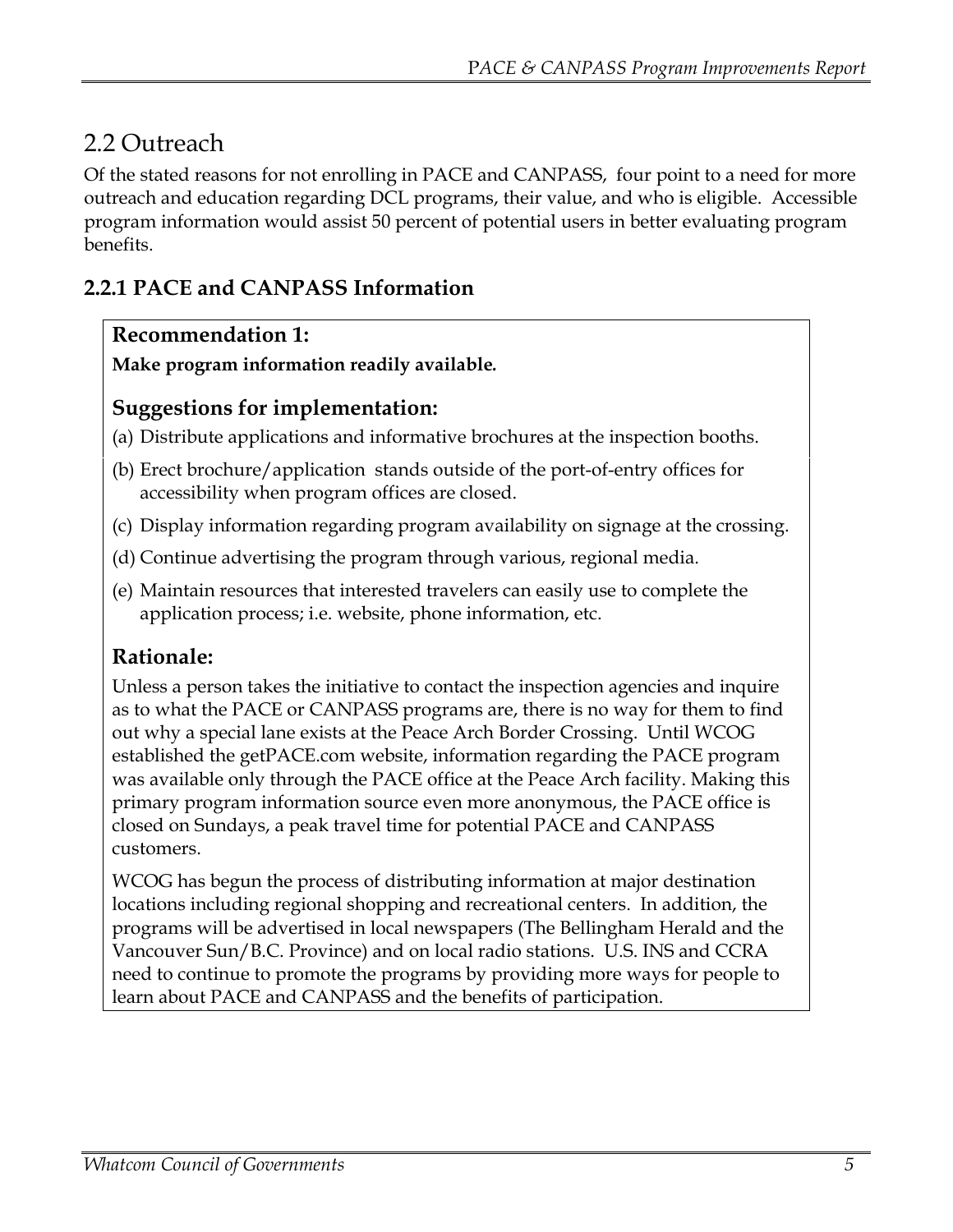## **Recommendation 2:**

**Include program fees in promotional content***.* 

#### **Suggestions for implementation:**

- (a) Advertise the price of PACE (and that CANPASS is free) along the approach to the border.
- (b) Include price information in all of the publications and media pieces discussed above.

#### **Rationale:**

Many potential users were unaware of the current fee structure (CANPASS is free and PACE is currently \$25 a year for the whole family). If potential program users knew the cost-effectiveness of the programs, they may be more willing to apply.

## **Recommendation 3:**

**Promote eligibility of all U.S. and Canadian citizens to apply.**

## **Suggestions for implementation:**

(a) Signage at the border should seek to characterize the PACE and CANPASS programs and provide contact information (phone number and/or web site) for more specifics.

## **Rationale:**

Many of the potential users interviewed did not know that anyone can apply to PACE, believing instead that some special status was needed (cross-border worker, diplomat, etc.). They did not know that PACE and CANPASS are currently separate programs which need to be addressed separately. Many did not know where to go for more information or how the process is initiated.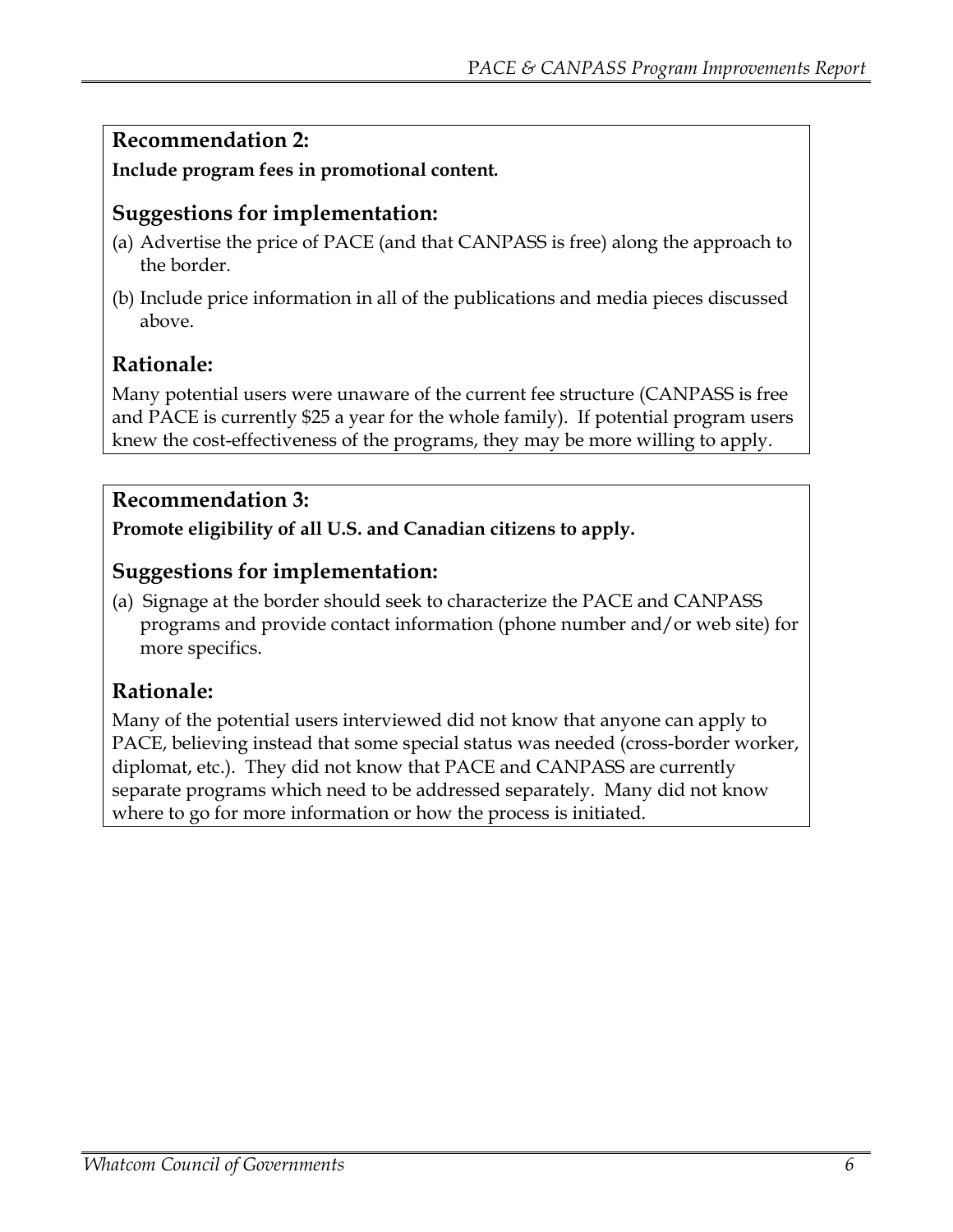# <span id="page-7-0"></span>**2.2.2 The Value of PACE and CANPASS**

## **Recommendation 4:**

#### **Provide estimates of time-savings from PACE and CANPASS.**

## **Suggestions for implementation:**

(a) Information distributed about PACE and CANPASS should include estimates of travel-time savings based on identification of typical peak and off-peak travel times at the border.

# **Rationale:**

If the U.S. continues to charge a fee for PACE the potential *value* of PACE enrollment should be clearly communicated in program literature. WCOG surveys found that 16 percent of those who reported crossing the border six or more times per year still felt that they were not crossing frequently enough to justify paying \$25.

WCOG identified six trips as the average annual break-even point for PACE using U.S. Department of Transportation's 1997 memorandum on the Value of Travel Time. Based on U.S. Census income averages, the value of personal time during intercity surface travel is \$11.90 per hour. Based on this figure, a person who waits an average of twenty minutes in each direction six times a year is expensing \$47.60 of their time a year on border waits.

While the travel patterns of individuals will encounter varying degrees of congestion and wait times, outlines of a few travel pattern and frequency scenarios could enable potential customers to more thoroughly evaluate the potential timesavings benefits the program can offer them.

# 2.3 Enrollment

WCOG surveys revealed that many potential PACE and CANPASS users who have some understanding of the application process feel it is cumbersome, diffuse, and overly timeconsuming.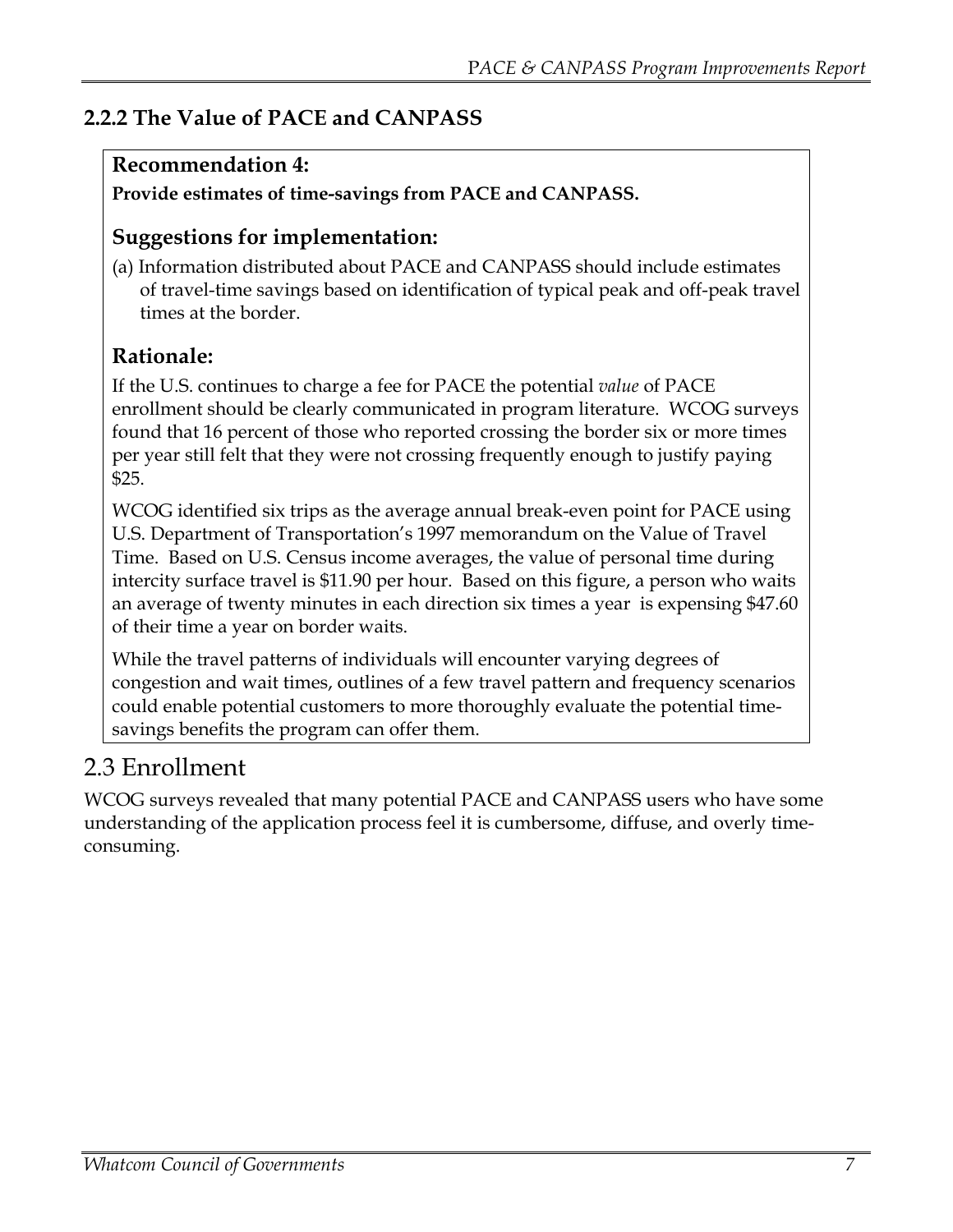#### **Recommendation 5:**

#### **Adopt a common application form for both PACE and CANPASS.**

#### **Suggestions for implementation:**

(a) Create one application form which can be used by both PACE and CANPASS programs.

# **Rationale:**

The PACE and CANPASS applications are so similar already that the adoption of a single form – even one that allows program-specific fields – should be a relatively easy step to take towards more comprehensive goals of program harmonization. Because most program participants use both PACE and CANPASS programs, this would be an easy step that would cut the application process in half for most applicants.

#### **Recommendation 6:**

**Develop on-line application forms.**

## **Suggestions for implementation:**

- (b) Provide an on-line form which would send application information directly to both CCRA and INS in either an e-mail or database entry format.
- (c) Provide an e-mail address for individuals to write to regarding their application.

# **Rationale:**

The WCOG survey of potential PACE and CANPASS users revealed that, of the potential users interviewed, over 60 percent use the internet every day. Having the PACE and CANPASS applications on-line would assist potential users by allowing them to find out program information and regulations and fill out their application from home or work. Applicants would need to visit the PACE and CANPASS offices only once, when they present their identification and learn about the rules of the programs, and receive their letters and decals.

WCOG has created a website specifically for PACE and CANPASS applications, which are available in .pdf format and can be downloaded, printed, and mailed in. A fully developed on-line form would send information directly to INS and CCRA and obviate current needs for manual data entry.

An on-line application system would also greatly increase the efficiency of the PACE and CANPASS office staff by cutting down on paperwork and mailings, incorporating the application process directly into their databases of participants.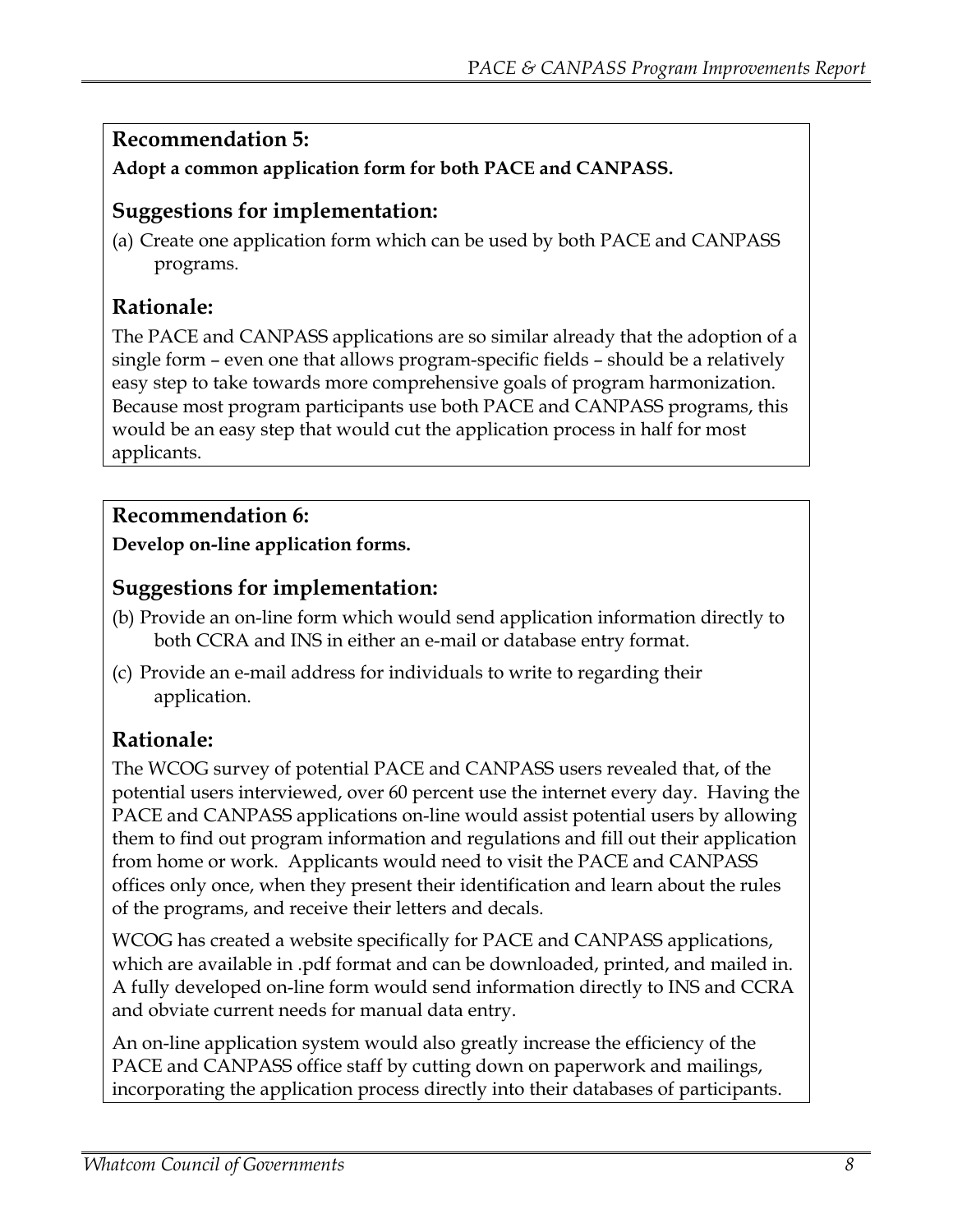## **Recommendation 7:**

**Decrease the application processing times.**

# **Suggestions for implementation:**

- (a) More staff in the PACE office would alleviate the lengthy processing times and allow for better customer service and individual contact with applicants.
- (b) Wider use of e-mail could expedite communication with applicants regarding details of their application.

# **Rationale:**

Responses to the survey such as "intend to apply soon," "too difficult to join," and "didn't renew membership" all point to opportunities for PACE and CANPASS to improve program accessibility. The huge system benefits to be gained by shifting these travelers into dedicated commuter lanes are being compromised by foregoing process improvements which cost less than the value of the benefits of improved safety and system capacity.

# **Recommendation 8:**

**Improve process for updating and renewing participant information.**

# **Suggestions for implementation:**

(a) Create a more time-effective system for updating participant information and for providing new decals.

# **Rationale:**

Program enrollees need to go into the PACE and CANPASS offices for any of the following situations: if they purchase a new car; if the windshield of their car is broken or replaced; if their car is stolen; if they want to add a family member to their letter of approval; and if they move. Each step above can be done through communications *to* the office rather than *in* the office.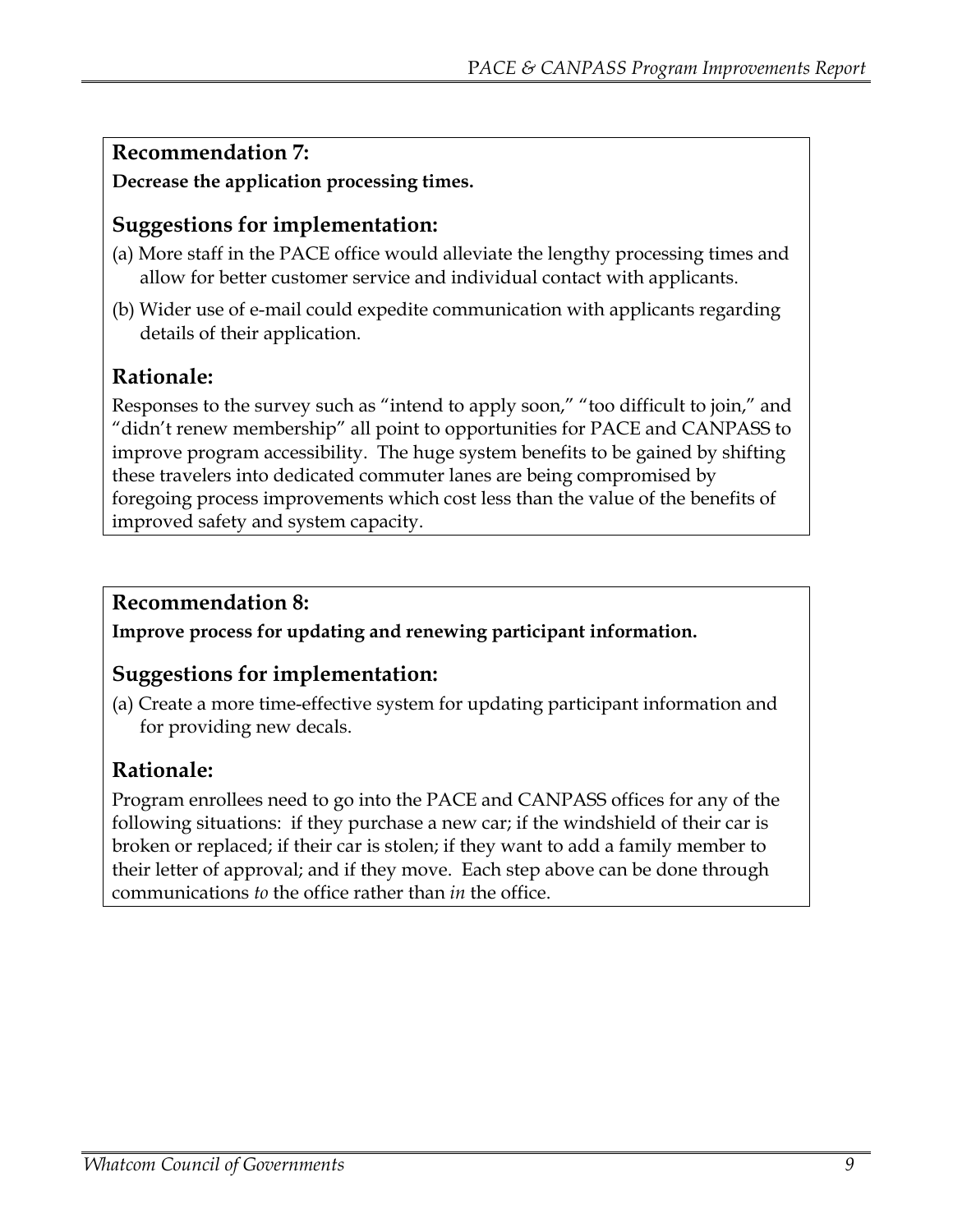## **Recommendation 9:**

**Initiate a mail-in renewal process, and make the renewals at greater intervals.** 

#### **Suggestions for implementation:**

- (a) Remove requirement to renew in person.
- (b) Remove requirement to annually update decals.

#### **Rationale:**

The CANPASS program sends out renewal forms to all enrollees, which enrollees can then fax or mail back to maintain their participation in the program. The date portion of decals are mailed directly to their houses, eliminating the need for participants to go to the CANPASS office again. A similar process with PACE would be easy to maintain. Another way to streamline the application renewal process would be to require renewals every two years instead of every one. Annual charges could be collected via a credit card or annual billing system, which would maintain yearly funding without requiring participants to return to the office. In addition, this improvement greatly reduces the workload on PACE and CANPASS program staff, of which a great amount of time and effort is expended on the renewal process.

#### **Recommendation 10:**

**Make information about both programs available at U.S. and Canadian offices.**

## **Suggestions for implementation:**

- (a) Put PACE application information in the CANPASS Processing Centre, and CANPASS applications in the PACE office.
- (b) Distribute a common application packet with both program applications and information included.

## **Rationale:**

Short of developing a common application for both programs, this is an intermediate step. Currently, a person may apply for PACE without knowing what CANPASS is or where to pick up an application. By providing PACE applications in the CANPASS office, and vice versa, potential users will be able to access both applications at one stop.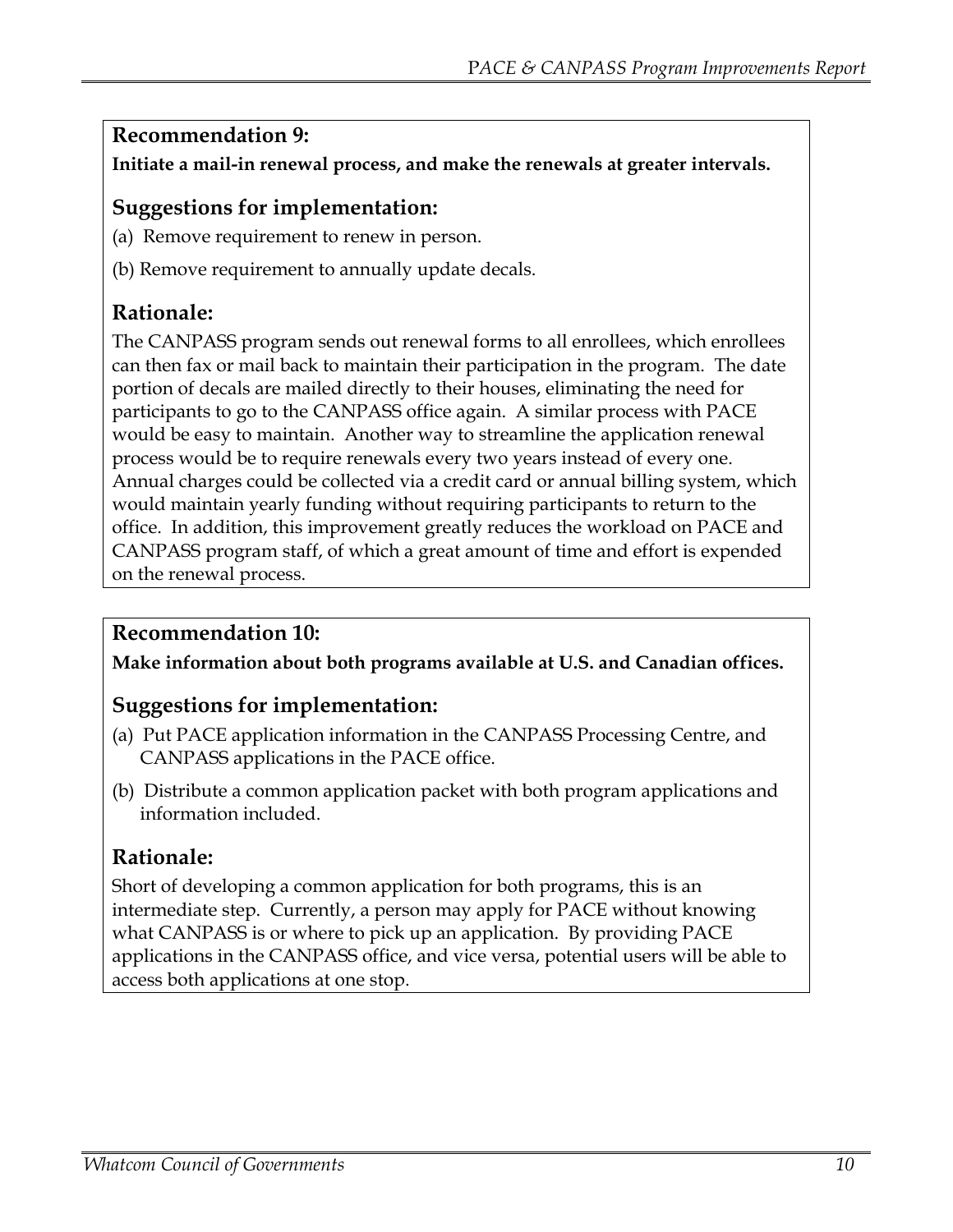# <span id="page-11-0"></span>2.4 Usability

Certain alterations to the current program designs could assist in allowing participants more flexibility while still assuring both INS and CCRA of the same level of security and participant-identification. These usability issues are outlined below.

#### **Recommendation 11:**

**Provide multiple PACE and CANPASS decals for all family vehicles.**

#### **Suggestions for implementation:**

(a) Provide multiple decals for enrolled families with more than one vehicle.

## **Rationale:**

Several "non-PACE or CANPASS drivers" interviewed (4 percent) revealed that they had PACE and CANPASS decals on another car at home. These were preapproved travelers simply driving the "other" car. Providing one decal for each car in the family is a viable option which would allow all approved family members to cross in their respective vehicles, and reduce the number of PACE and CANPASS participants who, while pre-approved by a federal inspection agency, travel through the primary lanes when they are driving a second family car.

## **Recommendation 12:**

**Allow individuals to enroll independent of vehicles.**

## **Suggestions for implementation:**

- (a) Amend application process to accommodate 'non-vehicle' enrollments.
- (b) Remove limitation on application form specifying that applicants must be of the same family household.

## **Rationale:**

Survey responses show that 6 percent don't use PACE and CANPASS because they "travel with others (outside the family household) frequently." Enabling individuals to enroll in PACE and CANPASS, independent of owned vehicles, would increase the number of potential pre-approved cross-border trips without diminishing the security advantages PACE and CANPASS provide.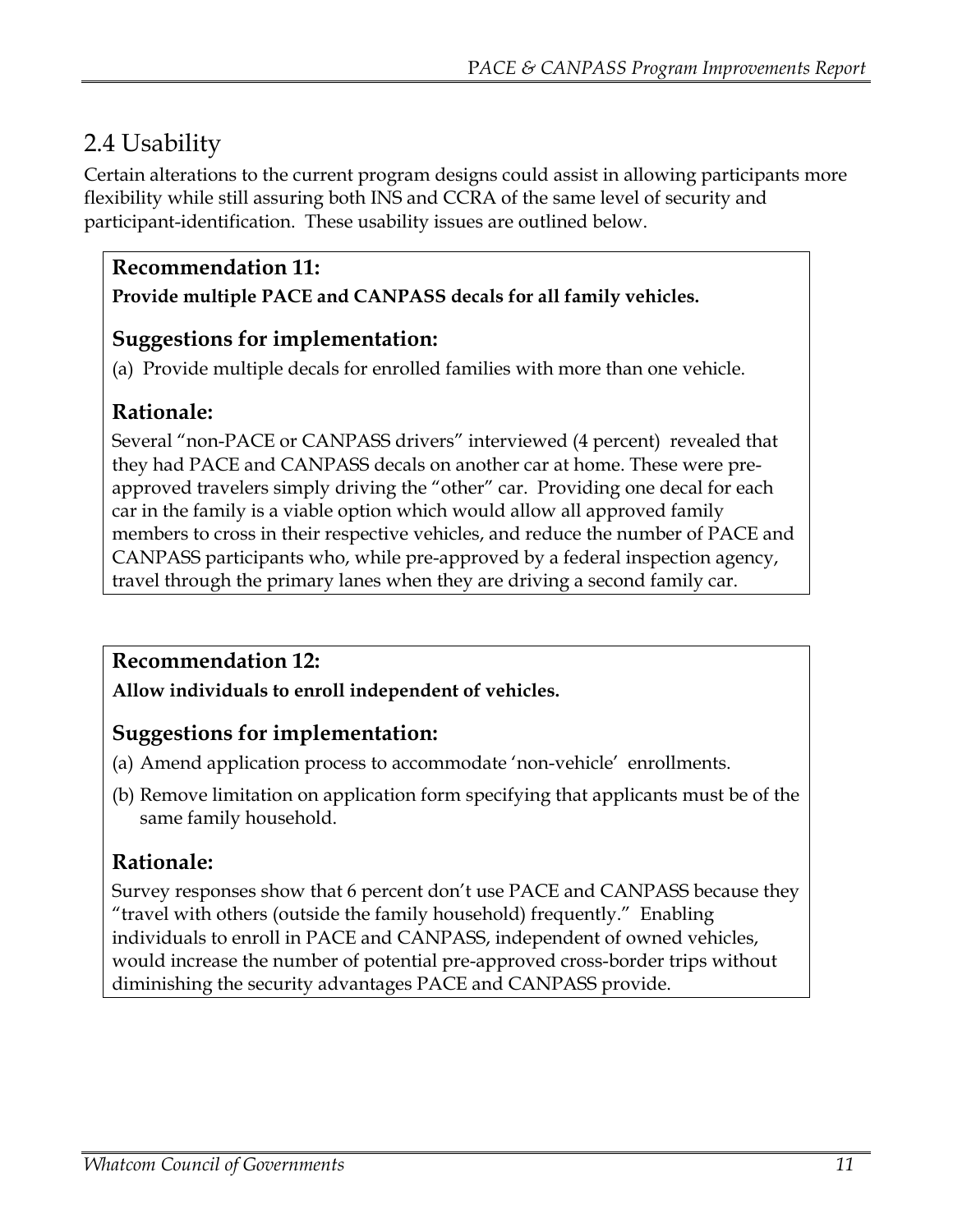# <span id="page-12-0"></span>2.5 Program Administration

Administrative changes to PACE and CANPASS provide the most potential benefits for the agencies overseeing the programs as well as for the participants in each program.

# **Recommendation 13:**

#### **Open the PACE and CANPASS offices on weekends and holidays.**

# **Suggestions for implementation:**

- (a) Extend office hours to open the administrative offices on Sundays and holidays.
- (b) Alternatively: incorporate PACE transactions into the standard operations and available services during all hours that the port of entry is open.

# **Rationale:**

Lines at the border are more prevalent during weekends and holidays, when there is an increase in shopping and recreation-oriented travelers. It is congestion during the peak travel periods that PACE and CANPASS can affect most. This is when most people consider joining each program, and also when most people have time to take care of the administrative duties of each program. For those participants who live even moderate distances from the border, the only time they can conveniently come to the border to take care of PACE and CANPASS registration issues is on the weekend in combination with periodic cross-border travel.

Another factor which currently affects INS's ability to staff the PACE office is the newly applied cash collection procedures at the land border ports-of-entry. This policy requires that only one INS employee per shift can work a given cash register. Because PACE transactions involve money, this requirement has removed some flexibility for staffing the PACE office throughout a shift. Perhaps there could be a separation of PACE paperwork and PACE transactions, maintaining all administrative duties within the office, but allowing participants to pay their fee with the main I.N.S. cashier for the station, thus negating the need for two registers.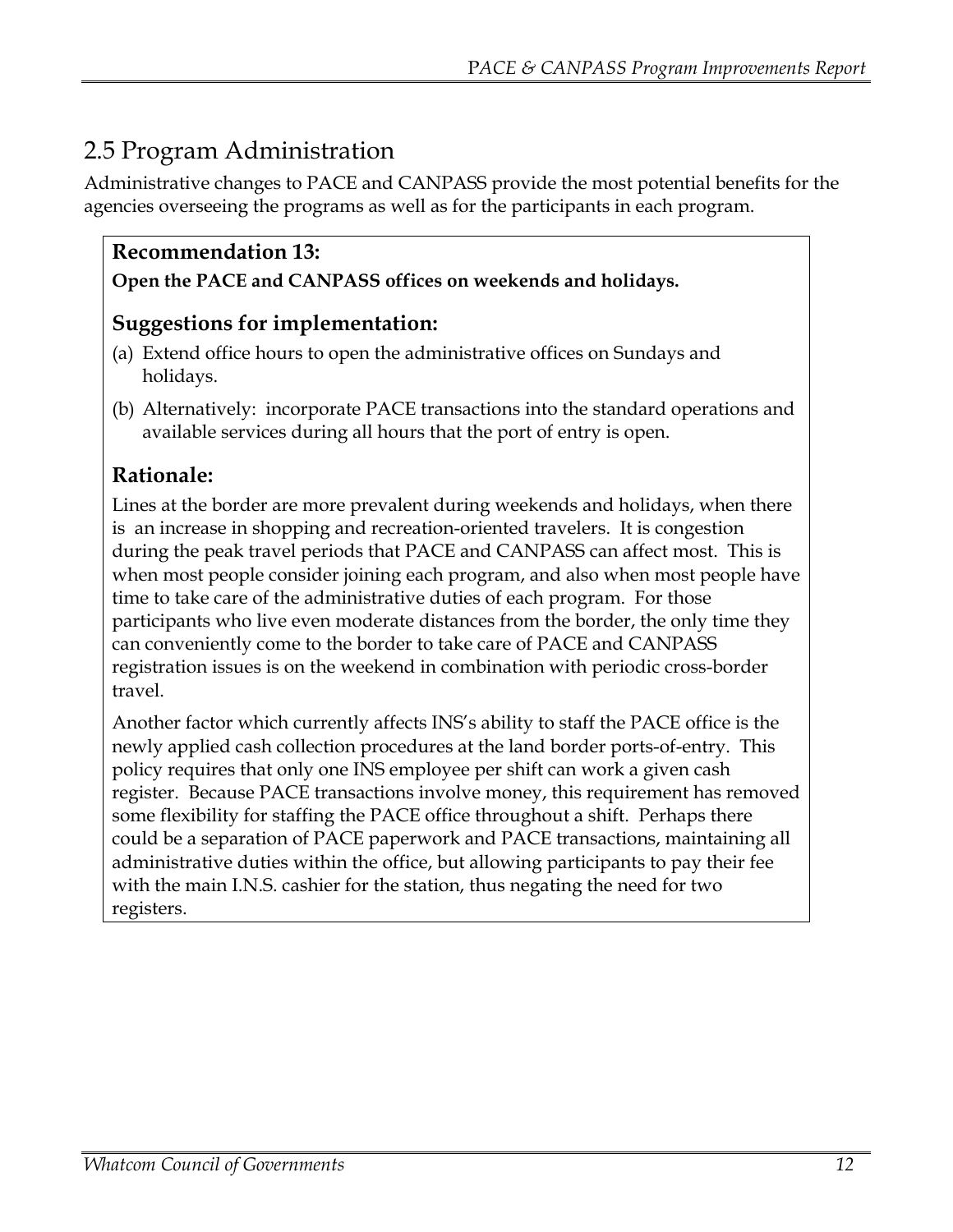## **Recommendation 14:**

**Combine PACE and CANPASS into one jointly-administered program.**

# **Suggestions for implementation:**

 This recommendation is more fully developed in *Report 5: Recommendations for a Jointly Administered Program.* 

# **Rationale:**

Although this is not a new idea (indeed, PACE and CANPASS were originally designed as a joint U.S. – Canadian program), WCOG's survey confirms that the need to complete two application processes is a significant deterrent for many prospective PACE and CANPASS users. If users only had to submit one application and pick up only one enrollment decal, participation would likely increase. Going beyond the application process, more comprehensive changes such as joint data management would offer significant efficiencies for border inspection agencies.

# **Recommendation 15:**

**Dedicate non-inspection staff for PACE program administrative duties.**

# **Suggestions for implementation:**

(a) Phase in non-inspector positions to handle administrative duties of the PACE program.

# **Rationale:**

Continued success of the PACE program has recently been compromised by INS closures of the PACE office. These closures stall new applications, prevent approved applicants from enrolling, and make it impossible for expired enrollees to renew. Because INS staffs all PACE functions with inspectors, mounting staff shortages have forced INS to shut down PACE office operations in order to keep traffic lanes open (including the PACE lane). Staffing various PACE-office functions with noninspection staff would be a more efficient and less vulnerable way to ensure regular office hours and continued viability of the program.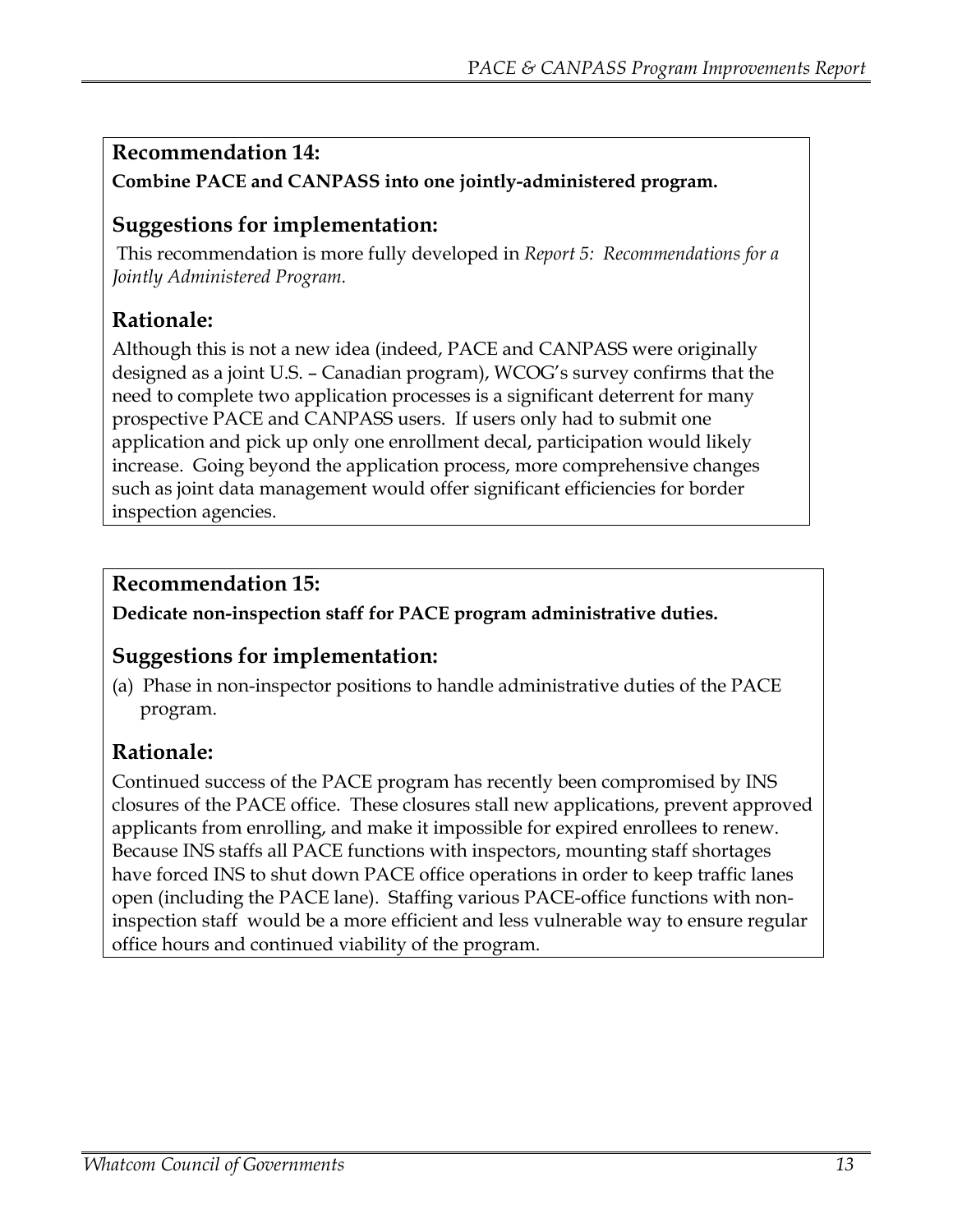# <span id="page-14-0"></span> **3. Conclusions**

When more travelers participate in pre-approved travel programs, inspection resources are better utilized, security is improved, and congestion is greatly alleviated at the border. To increase the participation of cross-border travelers in programs such as PACE and CANPASS, efforts should be made in the following areas:

- 1. **Outreach**: Increase awareness of the program and access to program information and applications;
- 2. **Enrollment**: Take full advantage of opportunities to simplify the application processes;
- 3. **Usability**: Expand the usability of the programs where no compromise to security exists;
- 4. **Administration**: Streamline and harmonize administration of the programs.

The recommendations in this report provide strategies for increasing PACE and CANPASS participation. Soliciting and pre-approving more low-risk travelers will improve mobility at the border and improve security. In addition, these recommendations support the current initiatives of the U.S. – Canada Shared Border Accord, the Canada U.S. Partnership (CUSP), and the agency goals of U.S. Customs, U.S. Immigration and Naturalization Service, Citizenship and Immigration Canada, and Canada Customs and Revenue Agency.

It is hoped that, with strategic improvements to outreach, enrollment, usability and administration, both PACE and CANPASS can, together, reach their full potential.